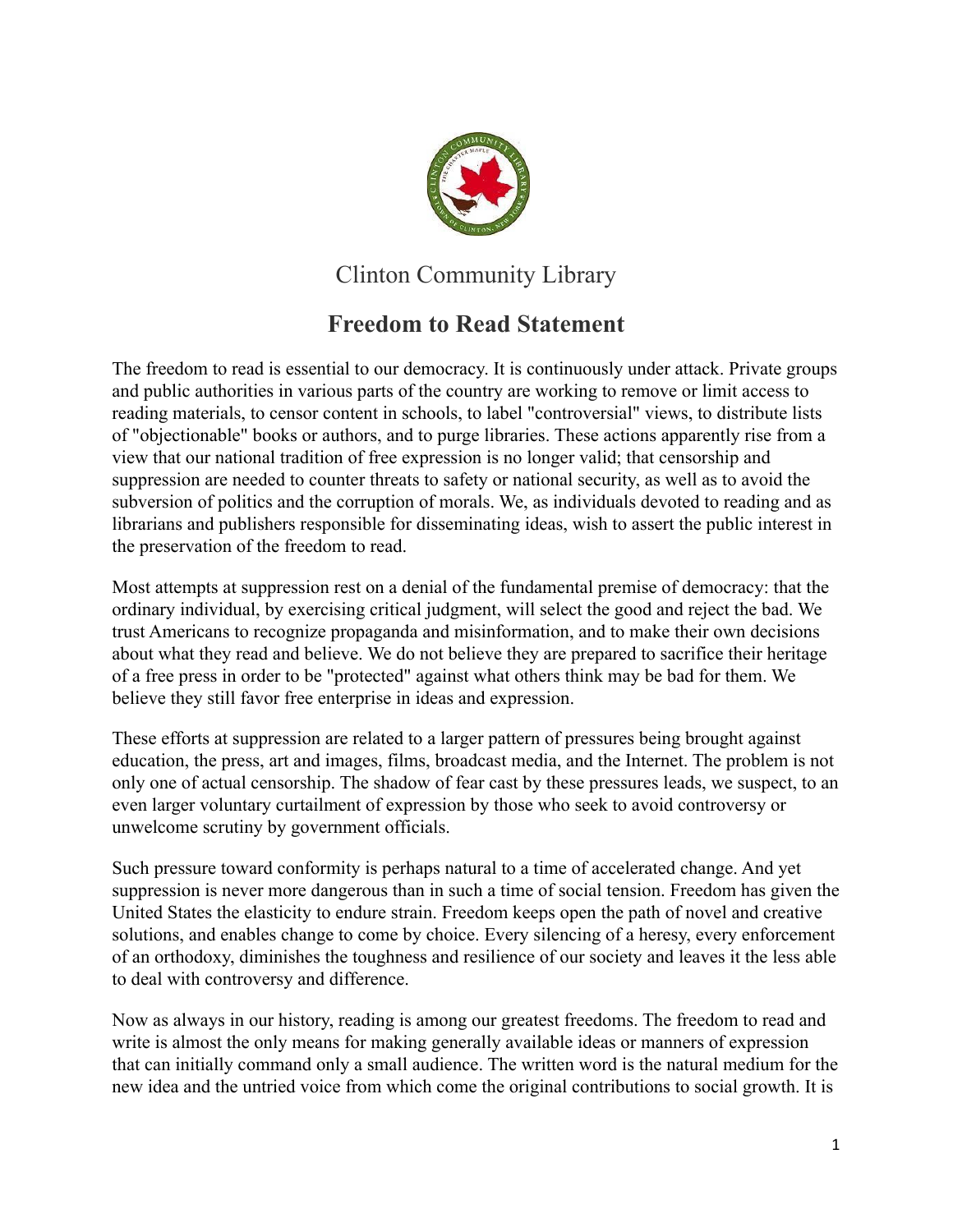essential to the extended discussion that serious thought requires, and to the accumulation of knowledge and ideas into organized collections.

We believe that free communication is essential to the preservation of a free society and a creative culture. We believe that these pressures toward conformity present the danger of limiting the range and variety of inquiry and expression on which our democracy and our culture depend. We believe that every American community must jealously guard the freedom to publish and to circulate, in order to preserve its own freedom to read. We believe that publishers and librarians have a profound responsibility to give validity to that freedom to read by making it possible for the readers to choose freely from a variety of offerings.

The freedom to read is guaranteed by the Constitution. Those with faith in free people will stand firm on these constitutional guarantees of essential rights and will exercise the responsibilities that accompany these rights.

We therefore affirm these propositions:

1. *It is in the public interest for publishers and librarians to make available the widest diversity of views and expressions, including those that are unorthodox, unpopular, or considered dangerous by the majority.*

Creative thought is by definition new, and what is new is different. The bearer of every new thought is a rebel until that idea is refined and tested. Totalitarian systems attempt to maintain themselves in power by the ruthless suppression of any concept that challenges the established orthodoxy. The power of a democratic system to adapt to change is vastly strengthened by the freedom of its citizens to choose widely from among conflicting opinions offered freely to them. To stifle every nonconformist idea at birth would mark the end of the democratic process. Furthermore, only through the constant activity of weighing and selecting can the democratic mind attain the strength demanded by times like these. We need to know not only what we believe but why we believe it.

1. *Publishers, librarians, and booksellers do not need to endorse every idea or presentation they make available. It would conflict with the public interest for them to establish their own political, moral, or aesthetic views as a standard for determining what should be published or circulated.*

Publishers and librarians serve the educational process by helping to make available knowledge and ideas required for the growth of the mind and the increase of learning. They do not foster education by imposing as mentors the patterns of their own thought. The people should have the freedom to read and consider a broader range of ideas than those that may be held by any single librarian or publisher or government or church. It is wrong that what one can read should be confined to what another thinks proper.

1. *It is contrary to the public interest for publishers or librarians to bar access to writings on the basis of the personal history or political affiliations of the author.*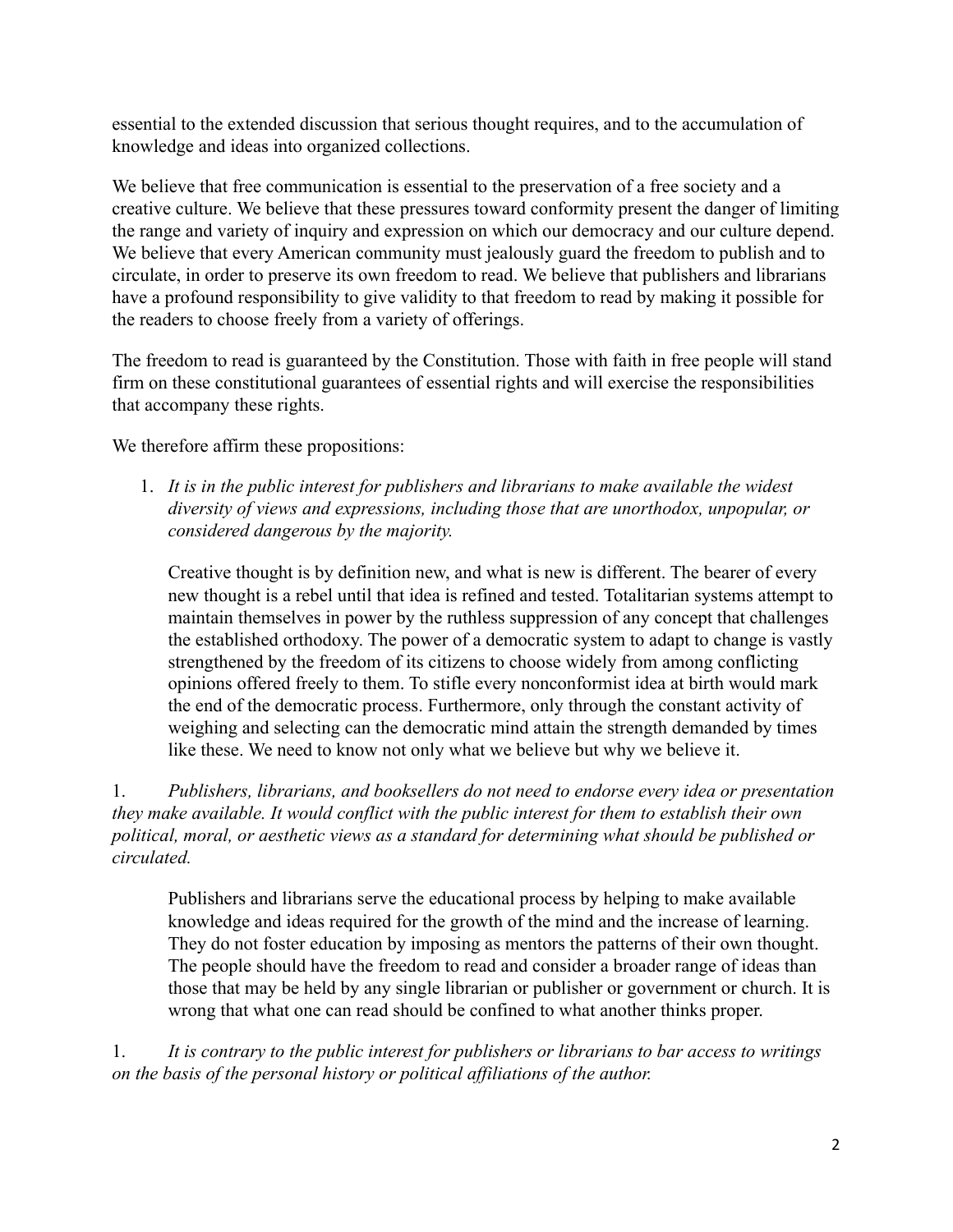No art or literature can flourish if it is to be measured by the political views or private lives of its creators. No society of free people can flourish that draws up lists of writers to whom it will not listen, whatever they may have to say.

1. *There is no place in our society for efforts to coerce the taste of others, to confine adults to the reading matter deemed suitable for adolescents, or to inhibit the efforts of writers to achieve artistic expression.*

To some, much of modern expression is shocking. But is not much of life itself shocking? We cut off literature at the source if we prevent writers from dealing with the stuff of life. Parents and teachers have a responsibility to prepare the young to meet the diversity of experiences in life to which they will be exposed, as they have a responsibility to help them learn to think critically for themselves. These are affirmative responsibilities, not to be discharged simply by preventing them from reading works for which they are not yet prepared. In these matters values differ, and values cannot be legislated; nor can machinery be devised that will suit the demands of one group without limiting the freedom of others.

1. *It is not in the public interest to force a reader to accept the prejudgment of a label characterizing any expression or its author as subversive or dangerous.*

The ideal of labeling presupposes the existence of individuals or groups with wisdom to determine by authority what is good or bad for others. It presupposes that individuals must be directed in making up their minds about the ideas they examine. But Americans do not need others to do their thinking for them.

1. *It is the responsibility of publishers and librarians, as guardians of the people's freedom to read, to contest encroachments upon that freedom by individuals or groups seeking to impose their own standards or tastes upon the community at large; and by the government whenever it seeks to reduce or deny public access to public information.*

It is inevitable in the give and take of the democratic process that the political, the moral, or the aesthetic concepts of an individual or group will occasionally collide with those of another individual or group. In a free society individuals are free to determine for themselves what they wish to read, and each group is free to determine what it will recommend to its freely associated members. But no group has the right to take the law into its own hands, and to impose its own concept of politics or morality upon other members of a democratic society. Freedom is no freedom if it is accorded only to the accepted and the inoffensive. Further, democratic societies are more safe, free, and creative when the free flow of public information is not restricted by governmental prerogative or self-censorship.

1. *It is the responsibility of publishers and librarians to give full meaning to the freedom to read by providing books that enrich the quality and diversity of thought and expression. By the*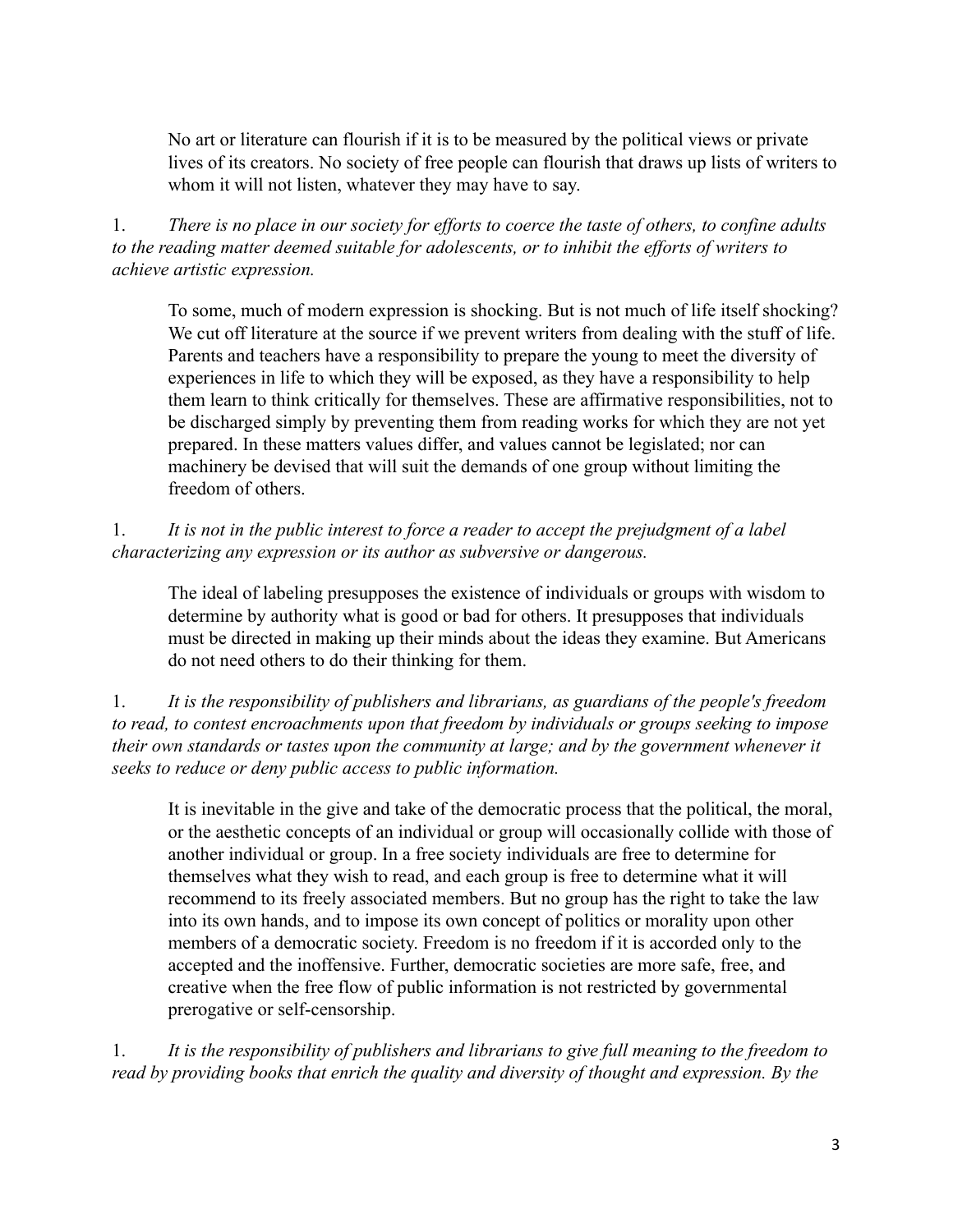*exercise of this affirmative responsibility, they can demonstrate that the answer to a "bad" book is a good one, the answer to a "bad" idea is a good one.*

The freedom to read is of little consequence when the reader cannot obtain matter fit for that reader's purpose. What is needed is not only the absence of restraint, but the positive provision of opportunity for the people to read the best that has been thought and said. Books are the major channel by which the intellectual inheritance is handed down, and the principal means of its testing and growth. The defense of the freedom to read requires of all publishers and librarians the utmost of their faculties, and deserves of all Americans the fullest of their support.

We state these propositions neither lightly nor as easy generalizations. We here stake out a lofty claim for the value of the written word. We do so because we believe that it is possessed of enormous variety and usefulness, worthy of cherishing and keeping free. We realize that the application of these propositions may mean the dissemination of ideas and manners of expression that are repugnant to many persons. We do not state these propositions in the comfortable belief that what people read is unimportant. We believe rather that what people read is deeply important; that ideas can be dangerous; but that the suppression of ideas is fatal to a democratic society. Freedom itself is a dangerous way of life, but it is ours.

This statement was originally issued in May of 1953 by the Westchester Conference of the American Library Association and the American Book Publishers Council, which in 1970 consolidated with the American Educational Publishers Institute to become the Association of American Publishers.

Adopted June 25, 1953, by the ALA Council and the AAP Freedom to Read Committee; amended January 28, 1972; January 16, 1991; July 12, 2000; June 30, 2004.

*A Joint Statement by:*

[American Library Association](http://www.ala.org/) [Association of American Publishers](http://www.publishers.org/)

*Subsequently endorsed by:*

[American Booksellers Foundation for Free Expression](http://www.abffe.com/) [The Association of American University Presses, Inc.](http://www.aaupnet.org/) [The Children's Book Council](http://www.cbcbooks.org/) [Freedom to Read Foundation](http://www.ala.org/groups/affiliates/relatedgroups/freedomtoreadfoundation) [National Association of College Stores](http://www.nacs.org/) [National Coalition Against Censorship](http://www.ncac.org/) [National Council of Teachers of English](http://www.ncte.org/) [The Thomas Jefferson Center for the Protection of Free Expression](http://www.tjcenter.org/)